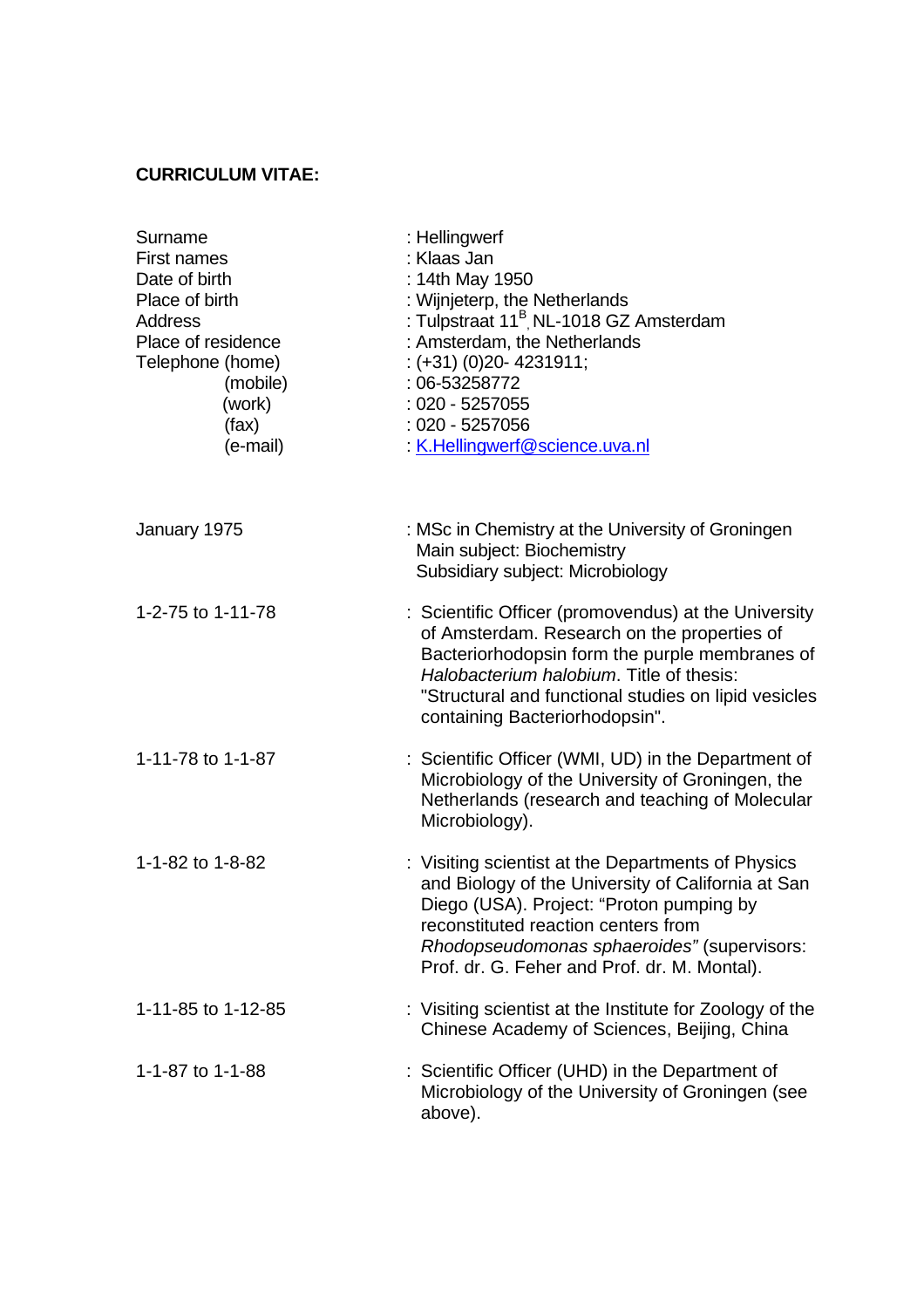| 1-1-88 to present  | : Professor in General Microbiology at the<br>University of Amsterdam.<br>Research interests: Signal-transduction<br>mechanisms and bioenergetics of pro- and<br>eukaryotic microorganisms.        |
|--------------------|----------------------------------------------------------------------------------------------------------------------------------------------------------------------------------------------------|
| 1-10-89 to 1-10-91 | : Chairman, Department of Microbiology of the<br>University of Amsterdam.                                                                                                                          |
| 1-1-93 to present  | : Member of the E.C. Slater Institute (and<br>subsequently the Swammerdam Institute for Life<br>Sciences) and of "BioCentrum Amsterdam"<br>(Research School for Molecular Cell Biology).           |
| 1-1-95 to 1-5-98   | : Chairman of the teaching-section on Biomolecular<br>chemistry of the Faculty of Chemistry of the<br>University of Amsterdam.                                                                     |
| 1-11-94 to present | : Visiting professor at the University of Buenos<br>Aires (bi-annual visits for lecturing in microbial<br>physiology).                                                                             |
| 1-09-02 to 1-11-02 | : Visiting professor at the Ecole Normale Superior,<br>Paris, France                                                                                                                               |
| 1-05-99 to present | : Member of the board of the Life & Earth Sciences<br><b>Research Council of the Netherlands</b><br>Organization for basic Research (ALW/NWO)                                                      |
| 1-01-02 to present | : Chairman of the Department of Chemistry,<br>University of Amsterdam                                                                                                                              |
| 1-09-99 to 1-09-04 | : Coordinator of the International Master<br>Programme on "Bio-molecular Sciences" and the<br>Master Programme on "Molecular Cell Biology<br>and Bioinformatics" at the University of<br>Amsterdam |
| 1-05-01 to 1-05-04 | : Member of the Board of the Dutch Society for<br><b>Biochemistry and Molecular Biology</b>                                                                                                        |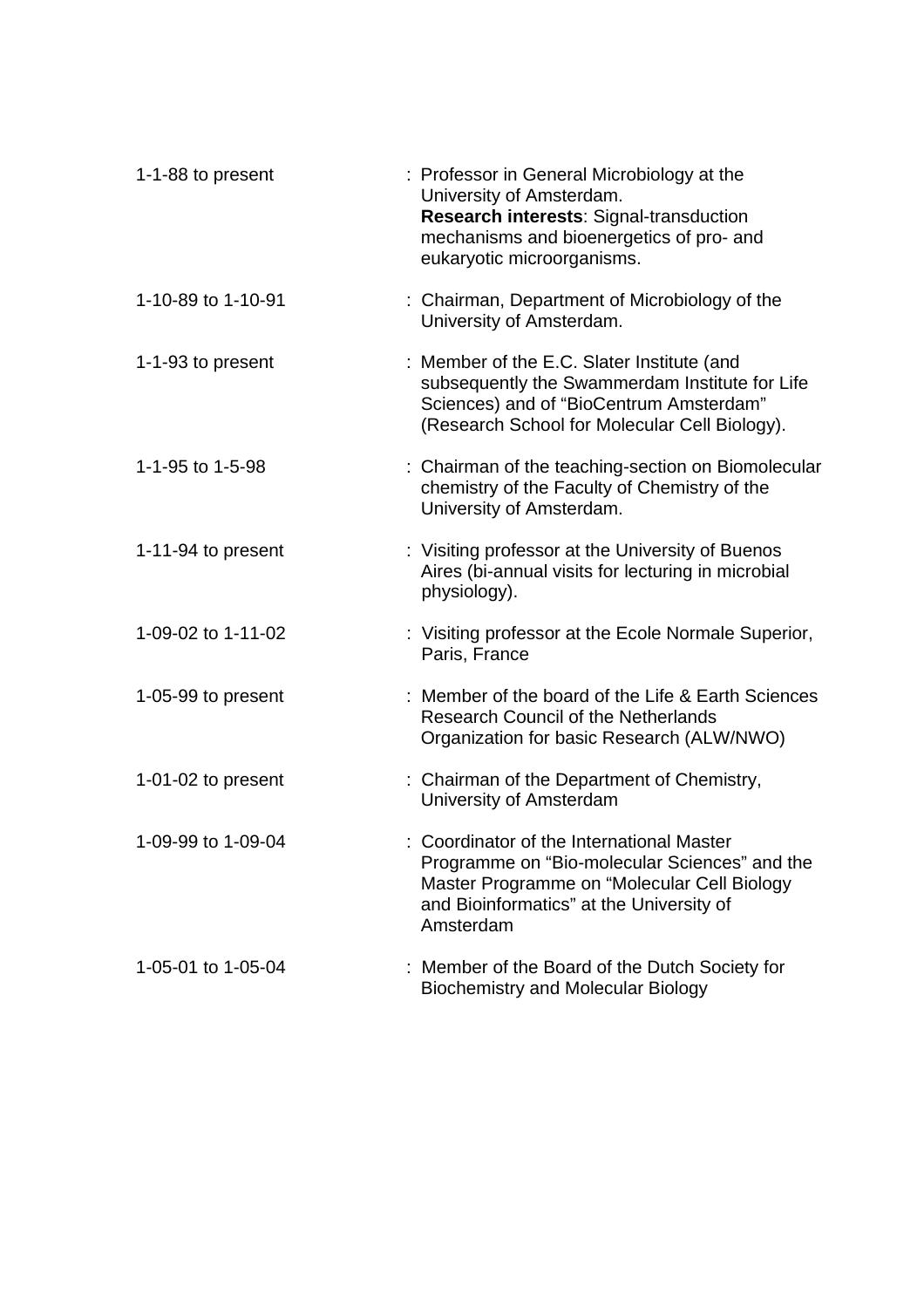| 1-11-04 to present    | : Director of the Research School BioCentrum<br>Amsterdam                                                                                                                                                                                                                                                                                                                                                                          |
|-----------------------|------------------------------------------------------------------------------------------------------------------------------------------------------------------------------------------------------------------------------------------------------------------------------------------------------------------------------------------------------------------------------------------------------------------------------------|
| 1-05-04 to present    | : Honorary professor in "Physics of photoreceptor"<br>proteins", Department of Biophysics, FEW, Free<br>University, Amsterdam.                                                                                                                                                                                                                                                                                                     |
| Scientific adviser of | # Consortium f. elektrochemische Industrie (Munic,<br>FRG); subject: photoactive proteins.<br># Nutricia Research BV (Zoetermeer, Netherlands);<br>subject: General microbiology.<br># Genencore, Delft; subject: industrial enzymes<br># Heineken Technical Services: photochemistry<br># RIKILT-DLO, external PhD supervisor for<br>project on G-protein coupled receptors<br># BABiotech, Buenos Aires: subject: (bio)catalysis |

Member of the Scientific Advisory Board of the Delft-Leiden Research School on Biotechnology (1996 – 2004)

Member of the International Steering Committee of the International conference on Photosynthetic Prokaryotes (1994 – 2003)

Member of the Organizing Committee of the VIth International Conference on Retinal Proteins (1994)

Member of the Organizing Committee of the International Conference *Acinetobacter* 2000, Noordwijkerhout, 200 participants

Member of the Organizing Committee of four Euro Conferences on Intercellular and Intracellular Signalling in Bacteria (held in Paris, 1999; Cork, 2000; Obernai, 2002; and Barcelona, 2004; co-chair of the Barcelona meeting. These meetings had ~200 participants each)

Chairman of the organizing committee of the bi-annual meeting of the Section on Molecular and Cellular Biophysics of the Dutch National Society for Biophysics, Lunteren, 1998, 140 participants; member of the committee for 'Lunteren-2000'.

Organiser of the KNAW Colloquium on "Photoreceptor proteins: Structure, photochemistry & dynamics", Amsterdam, November 2000.

Chairman of the NVVM-committee for the nomination of the "Kluyverprijs 1996" and the KNCV-committee for the nomination of the 1999 annual 'Gold-Medal'